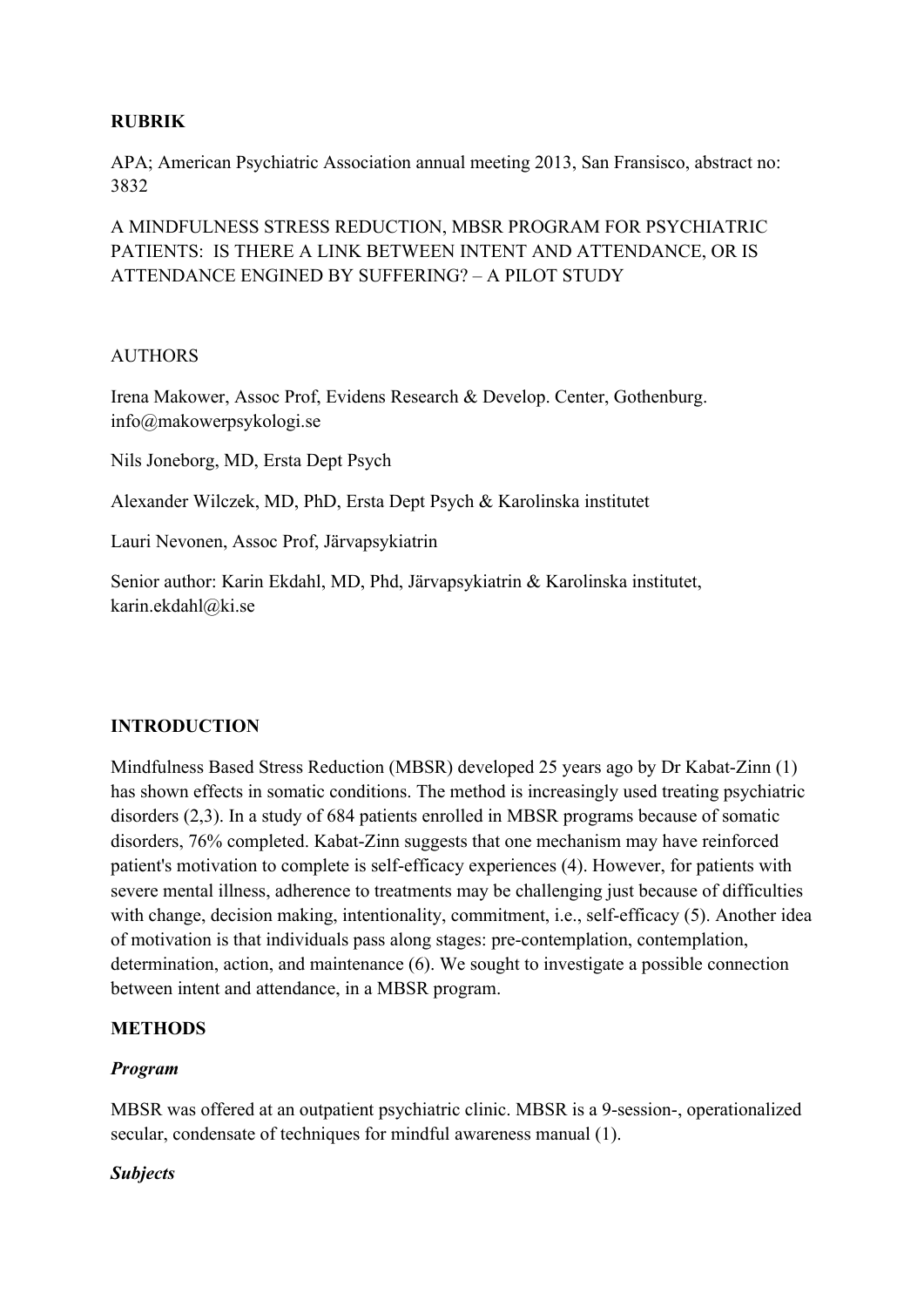39 patients with a diagnosis of depression and/or anxiety, were suggested MBSR by their doctor or therapist, as adjuvance for patients who were treatment refractory to pharmacotherapy and/or psychotherapy. After interview by the MBSR instructors (NJ and KE) 35 patients were included to start the program. Thus, four patients decided after a discussion around their intent according to this scale, to post-pone their participation in the program. 31 patients (9 m, 26 f) completed the program. Approval by Ethics Review Board.

# *Intent scale*

Bandura coined the term" self-efficacy" (7) describing people's belief in their capabilities to produce given attainments. Self-efficacy is believed to regulate behavior (e.g. attendance) indirectly via several domains e.g., expectations, goals etc. Therefore, self-efficacy is not a global personal trait, but rather differentiated to distinct tasks and interests in an individual. Scales of perceived self-efficacy must be tailored to the particular domain of functioning that is the object of interest (8). The current self-efficacy Intent scale was developed by Irena Makower according to Bandura´s Guide for constructing self efficacy scales to measure intent to psychotherapy attendance (8).

# *Results*

There was a significant correlation between self-reported intent to pursue MBSR and attendance (Spearman,  $R=0,50$ ) (see Figure 1). Furthermore, we noted a higher attendance rate (89%) compared to reported prospectively measured visits in psychiatric care (9).

# *Discussion*

The results indicate a correlation between perceived self-efficacy and MBSR program attendance. Furthermore, this scale seems to predict attendance. In addition, we noted higher attendance than MBSR completion for somatic illness and for patients with psychiatric diagnoses in open clinics. Our patients, supposedly engined by the psychiatric suffering from depression and/ or anxiety, which in turn creates a need for change, do attend when this need is accordingly met by the MBSR program. However, caution is warranted that the discussion of intent may exclude just those individuals most in need for MBSR creating a catch 22 since pre-contemplators seldom present for treatment. We still consider it ethically and clinically important to treat exactly those individuals. Therefore, in the future, we would like to explore an additional intervention that still does not force a person towards change, e.g.MI (10).

Caution is also warranted in the interpretation or the data since this is just a pilot study. The number of patients included is small. Larger study populations are needed to clearly state any link between intent and attendance. Using the Intent scale as a basis for discussion with the patients weather this is the right time for the individual to attend the program, does per se affect the attendance result, thus creating bias. Even for patients who chose to enroll, the idea of highlighting intent as a basis for attendance may have created bias for some individuals i.e, the screening with the Self-efficacy Intent scale both may have excluded patients who were in pre-contemplation states as well as made patients aware of their own motivation.